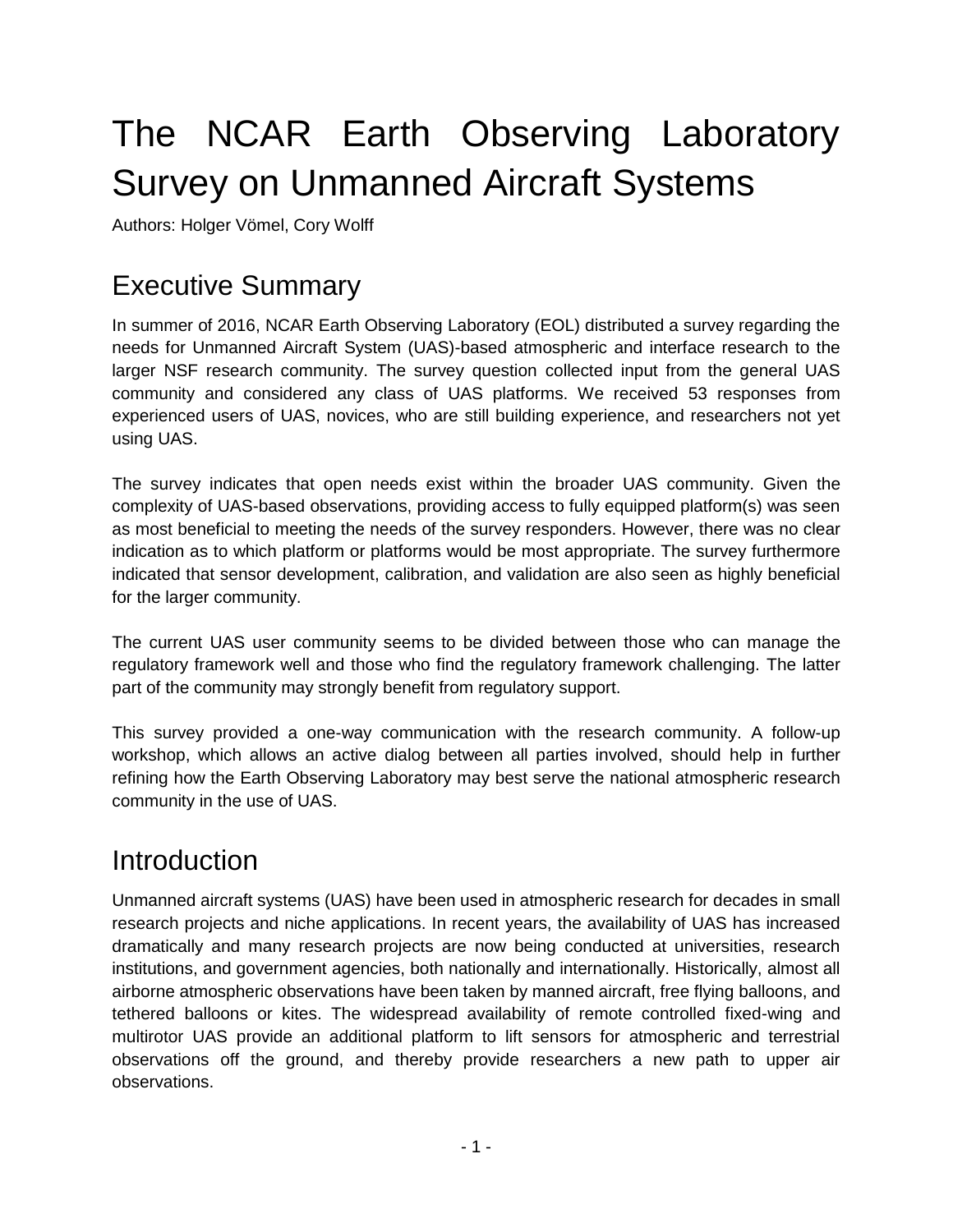The Earth Observing Laboratory (EOL) of the National Center for Atmospheric Research (NCAR) has been one of the leading research institutions for airborne atmospheric observations using balloons and manned aircraft, but has not developed any expertise with UAS. One of the important roles of EOL is to provide a resource for the larger NSF research community and to support atmospheric science through expertise in atmospheric observations.

EOL initiated a series of workshops to examine the Lower Atmospheric Observing Facilities (LAOF) assets and to identify weaknesses in the capabilities of existing and emerging tools, and in the modes of deployment supported by these systems. The LAOF workshop titled Meeting the Challenges of the Climate System Science (Smith, 2013), which was organized and hosted by EOL in June 2012, discussed outstanding research topics within different areas of atmospheric research. Among other results, this workshop identified UAS as an emerging tool, which had not yet received much attention within the LAOF community. The terrestrial-atmosphere interface, the ocean-atmosphere interface, and the cryosphere-atmosphere interface were highlighted as areas where UAS could provide a new approach to survey regions over a few tens or hundreds of kilometers with miniaturized instruments, possibly deployed from land, shore, ice floe, or ship. Observations in the free troposphere and above were not seen as a high priority for observations using UAS beyond the current capabilities.

Other government agencies (NASA, NOAA, DOE) have operated or leased UAS for specific missions. Most UAS platforms require a significant ground based infrastructure and financial support not only for acquisition but also for maintenance and operation. NCAR, as a national center, is uniquely positioned to provide additional capability and services to the university community involving UASs for atmospheric research. It was suggested that as part of this process, NCAR conduct a survey of university UAS expectations to support atmospheric research and hold a workshop including university, industry, and government entities.

## Survey

To gain a better understanding of the community needs and capabilities with respect to UAS, we developed a community survey, which was distributed in July 2016. This survey sought to reach scientists and engineers who are using UAS or are interested in using UAS for atmospheric research. The purpose of the survey was to gauge how UAS are currently being used, what accomplishments researchers have achieved using UAS, and what the strengths and weaknesses are in the use of UAS for atmospheric science.

We asked all respondents about their research area and their experience with UAS. Those, who indicated that they are not currently using UAS, we asked about the research topics for which they could envision using UAS and the greatest benefit that UAS may provide. We also asked, which support category, such as flight operations, community UAS platforms, or instrument development, they might benefit from most, if they were to become active UAS users.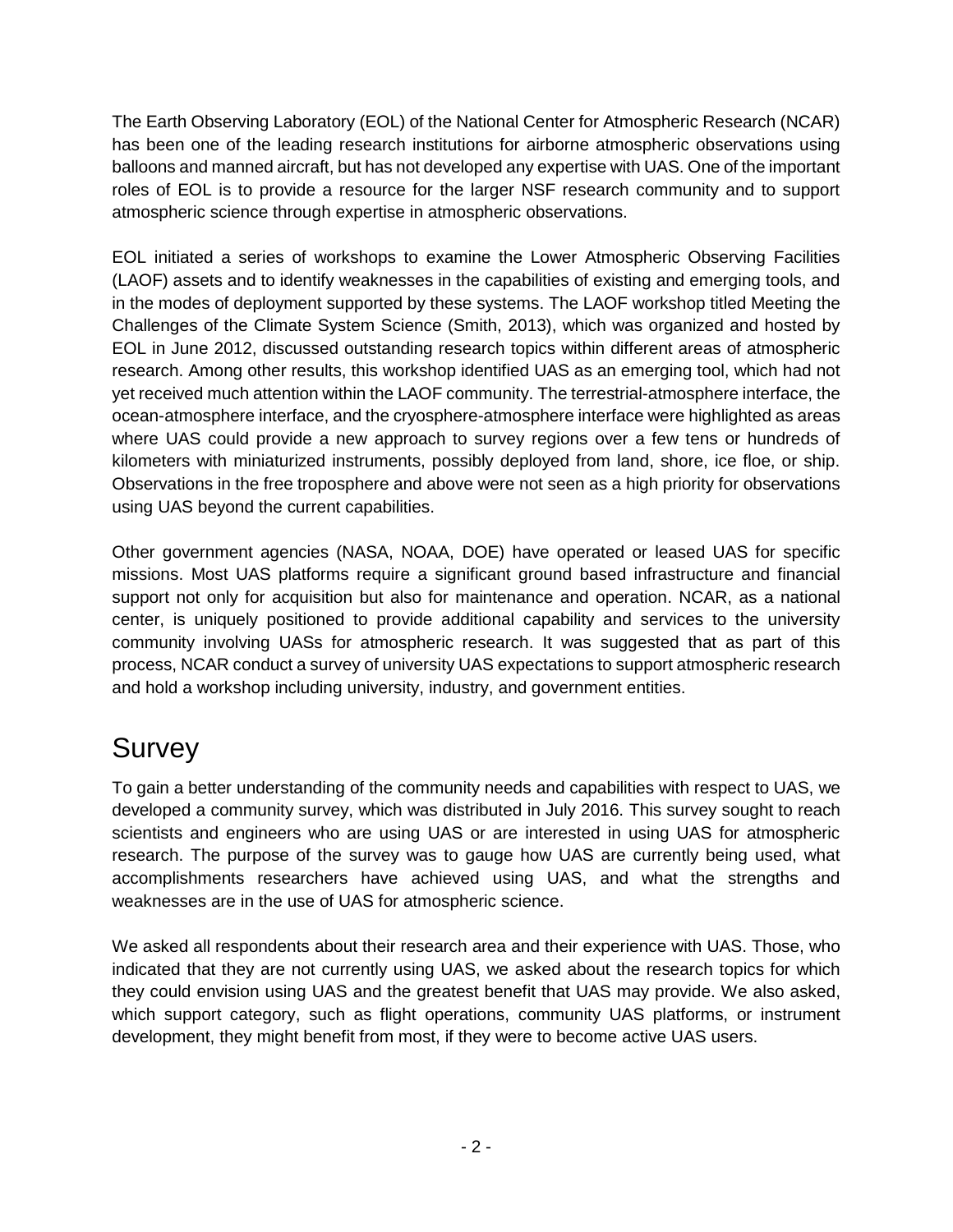Those, who are already using UAS in their research, we asked a more extensive set of questions, probing in greater detail their research area, their level of experience and skill working with UAS based observations, as well as were they saw unmet needs and research potential.

All respondents were asked, whether several research support categories, which EOL could possibly provide, would be seen as complementary, competing, or neither, and what EOL could provide to support or augment the respondent's research.

The survey was distributed to three groups:

- 1. UCAR Member University Representatives, with a request to distribute the survey within their departments. This went out twice, once at the beginning of the survey period and again a week before the survey closed.
- 2. NSF grant recipients, who specifically mentioned research using UAS in their grant application.
- 3. UCAR employees who were also encouraged to send to interested colleagues.

The survey stayed open until the end of August 2016 and all feedback received by that date was included in the analysis.

## **Results**

#### Respondents

A total of 53 recipients completed the survey. Of these, 40 were from universities in the U.S., 5 from NOAA, and the remaining from foreign universities, the Desert Research Institute (DRI), NASA, the Pacific Northwest National Laboratory (PNNL), Boulder Environmental Science and Technology (BEST), and NCAR.

Forty-one respondents identified with atmospheric science, five with earth science, five with engineering, one with a private company, and one with system health management. Ocean science was explicitly listed as option to identify the area of research, but was not selected by any of the respondents. Within the respondents who classified themselves as atmospheric science, 23 (56%) identified themselves as current UAS users.

Thirty-three respondents (62%) identified themselves as current users of UAS, while 19 (36%) were not using UAS, but indicated plans to use UAS or expressed an interest in using UAS in the future. One respondent indicated that he was not using UAS and was not planning to do so. This respondent provided no additional input and was excluded from further analysis.

#### Research Areas

The information available to us prior to this survey indicated a strong focus on UAS for lower atmospheric research. To get a better understanding of the general research areas, we asked respondents, who indicated that they are using UAS, about the research topics they are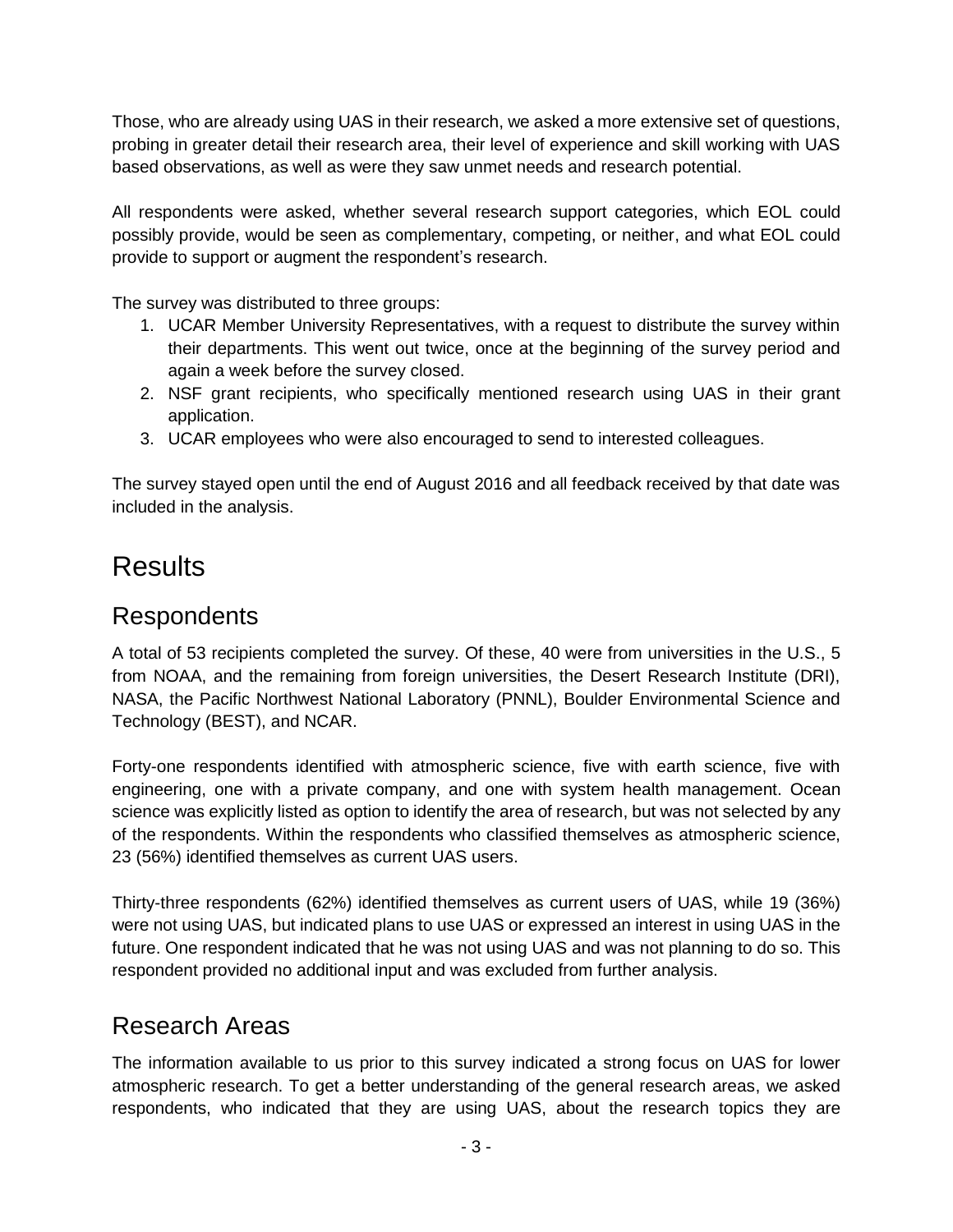investigating using UAS. We offered the following choices: boundary layer, turbulence, cloud processes, aerosol measurements, air quality, constituents / atmospheric chemistry, tropical, and other. In the category "other" respondents could provide a free text response to further categorize their research topic and provide options that we had not considered. These responses are included in the charts as appropriate.

For the current research topic, the majority of UAS users categorized their research topic as boundary layer, which is consistent with the preliminary information. Although our survey sample size is relatively small, there is no obvious sampling bias and we consider this result representative of the larger UAS research community. The complete distribution of current research topics of UAS users is shown in [Figure 1.](#page-3-0) It should be noted that Boundary Layer was mentioned in almost all of the responses from those in the atmospheric science community.



<span id="page-3-0"></span>respondents that selected or entered each topic; while the numbers on top of each bar represent the absolute number of times, each topic was chosen or entered.

We also asked current users of UAS to identify research topics they would like to research with UAS, but are not doing so. The choice of areas of research was the same as those they are currently studying.

**[Figure 2](#page-4-0)** shows the distribution of desired research topics. The boundary layer scores high in this group as well, reaffirming that UAS research interests lie mostly within this part of the atmosphere. However, constituents / atmospheric chemistry, air quality, and aerosol measurements rank significantly higher in the topics researchers would like to study compared to the topics, which they are currently studying.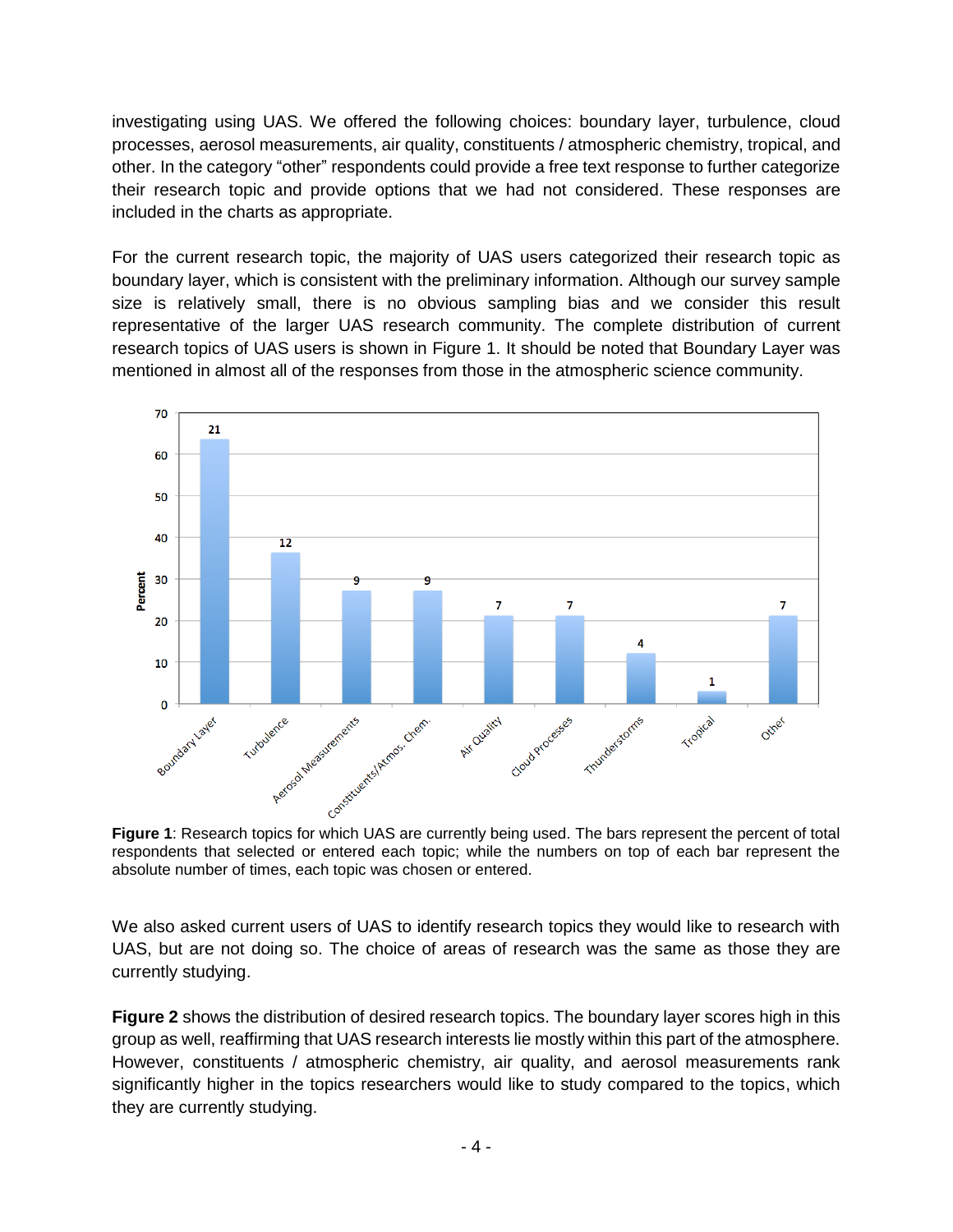

<span id="page-4-0"></span>

We also asked non-users of UAS to identify research topics they would like to research using UAS. Their responses are shown in [Figure 3.](#page-4-1) The research topic "boundary layer" again received the highest number of responses, followed by aerosol measurements and cloud processes.



<span id="page-4-1"></span>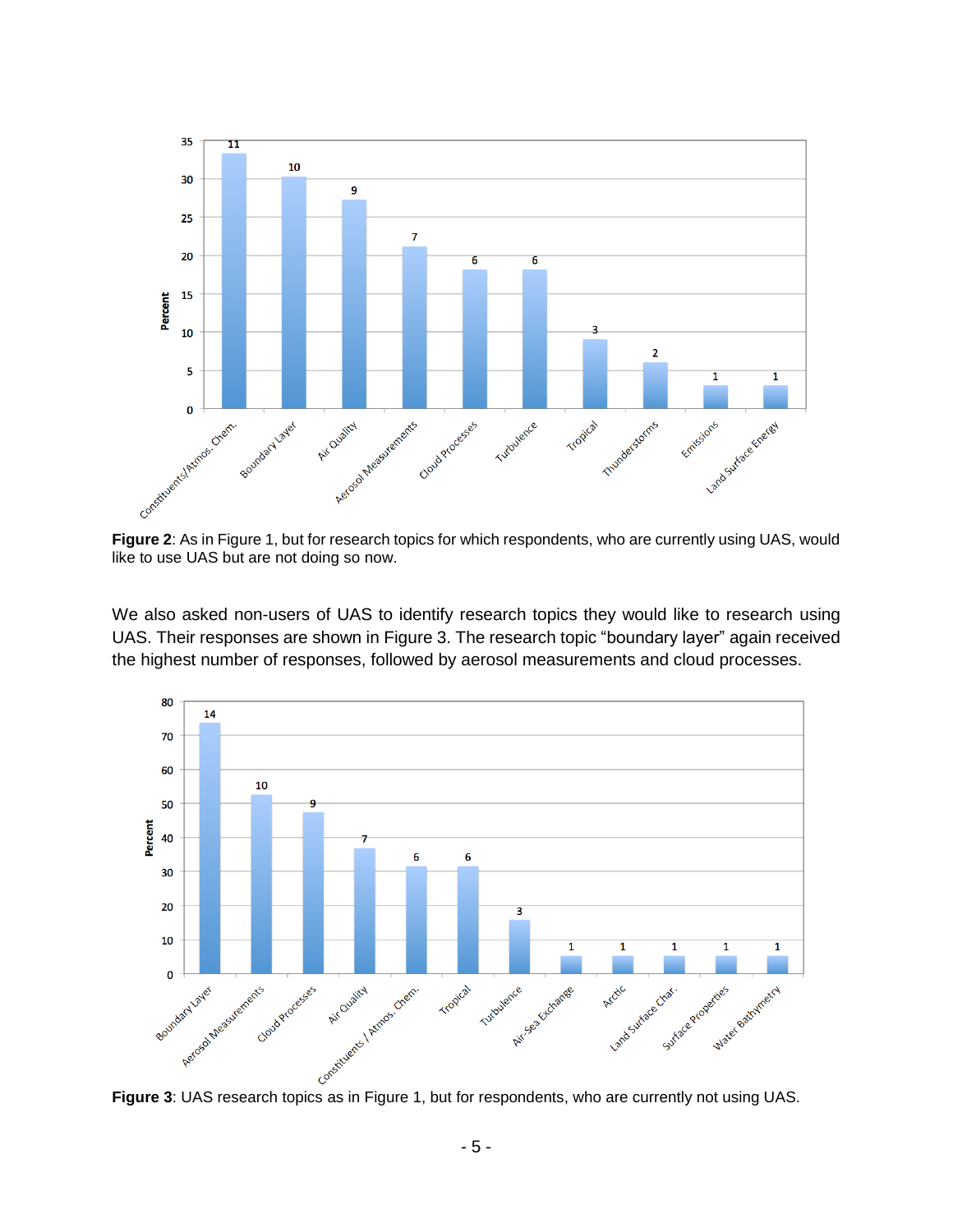We also asked whether there are any other UAS applications that the respondents think are promising, but outside of their research area. The most common reply to that question was that there are numerous applications outside each respondent's specific area. Although non-specific, this reply indicates that there is still significant potential in the use of UAS, which has not yet been developed. The collaborative multi-UAS measurements was the second most common response, referring to applications, where more than one UAS are flown simultaneously to obtain better spatial and temporal sampling.

#### Atmospheric parameters

We asked respondents who indicated that they are using UAS which specific atmospheric parameters they are currently measuring. Possible answers were temperature, pressure horizontal wind, vertical wind, turbulence, humidity, cloud properties, aerosols, air quality, constituents / trace gases, fluxes, radiation, and other. The distribution of all responses is shown in [Figure 3.](#page-4-1) Parameters named in the category "other" were aerial photos, electric fields, polar and maritime surveys, topography, multispectral imagery, thermal infrared (IR), and surface temperature. The question obviously implied the existence of appropriate sensors, but did not probe the quality of the measurements.

Observations of the basic thermodynamic parameters temperature, humidity, pressure, and wind are most common and taken in most studies. Other less frequently measured parameters depend on the interests of the individual researcher and the specific research project.



<span id="page-5-0"></span>The numbers on top of the bars represent the absolute number of responses for each parameter.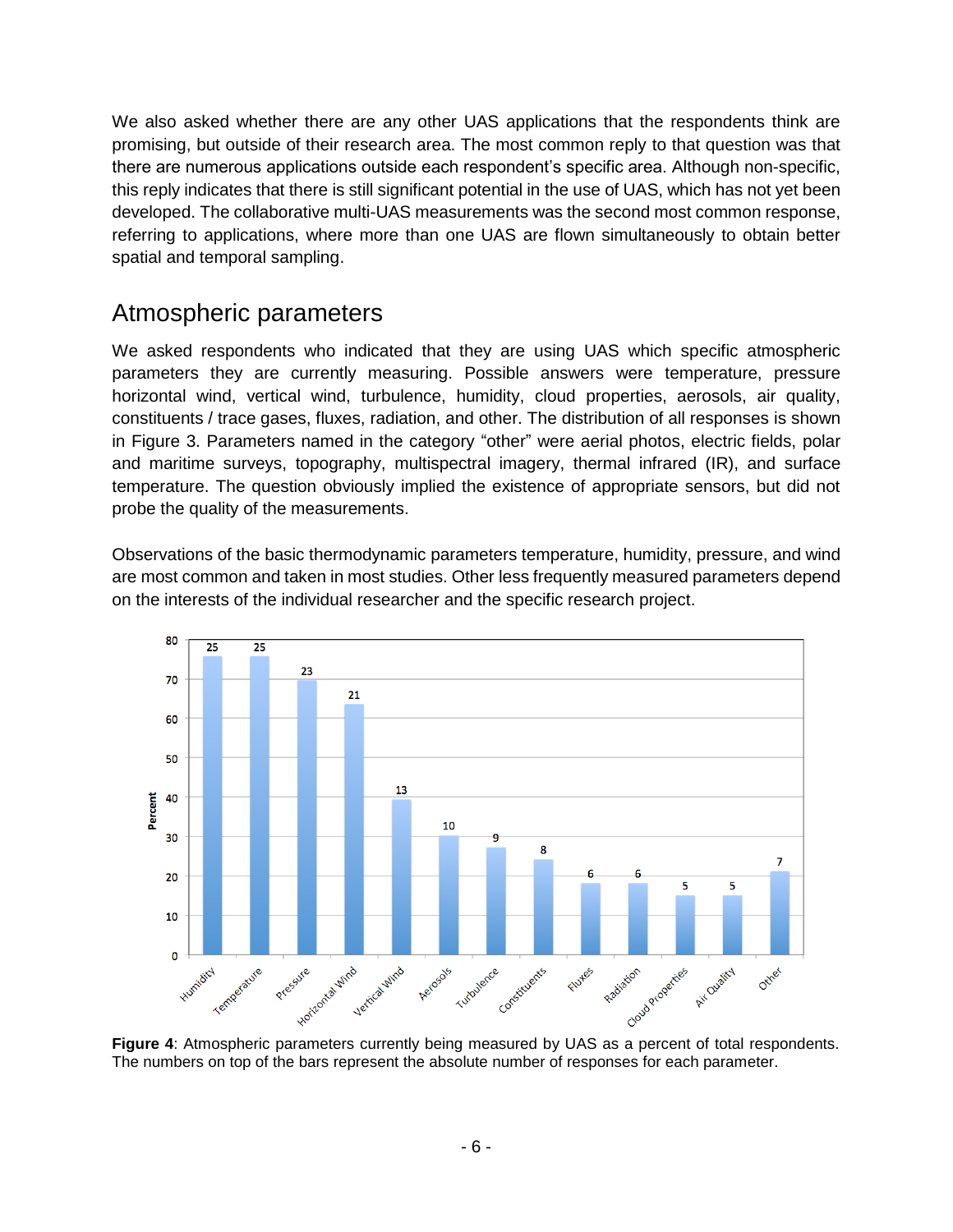We referred to the same list of parameters when we asked which atmospheric parameters the respondents would like to measure/retrieve using a UAS, but lack the sensors to do so. Here the parameters turbulence, constituents / trace gases, cloud properties, and vertical wind were listed most frequently [\(Figure 5\)](#page-6-0). However, a substantial need for sensors exists for all parameters, including those for which sensors are already available.



<span id="page-6-0"></span>**Figure 5**: As i[n Figure 4](#page-5-0) but for atmospheric parameters not currently measured by UAS researchers, which they would like to be able to measure.

### Platforms

We asked for a description of current UAS research platforms and the considerations that went into utilizing the particular UAS. The number of responses was not sufficient to provide a statistically significant distribution of which platforms were chosen, but the responses still provided very valuable information about the scope of platforms as well as the decision process towards a particular UAS.

Platforms being used are divided about equally between fixed wing and multirotor aircraft. Respondents almost exclusively worked with small UAS, i.e. those with a takeoff weight of less than 55 pounds. Within this class of UAS systems, all sizes are represented. Most respondents have utilized more than one aircraft and typically have access to both fixed wing and multirotor platforms.

Researchers using UAS for terrestrial imaging are more likely to use Commercial-Off-The-Shelf (COTS) solutions, which are widely available. For all other applications researchers are more likely to acquire the sensors independently of the aircraft and then adapt those for their planned use, although a few COTS UAS dedicated to meteorological observations exist. Some respondents indicated that they acquired the avionic electronics independently from the airframe.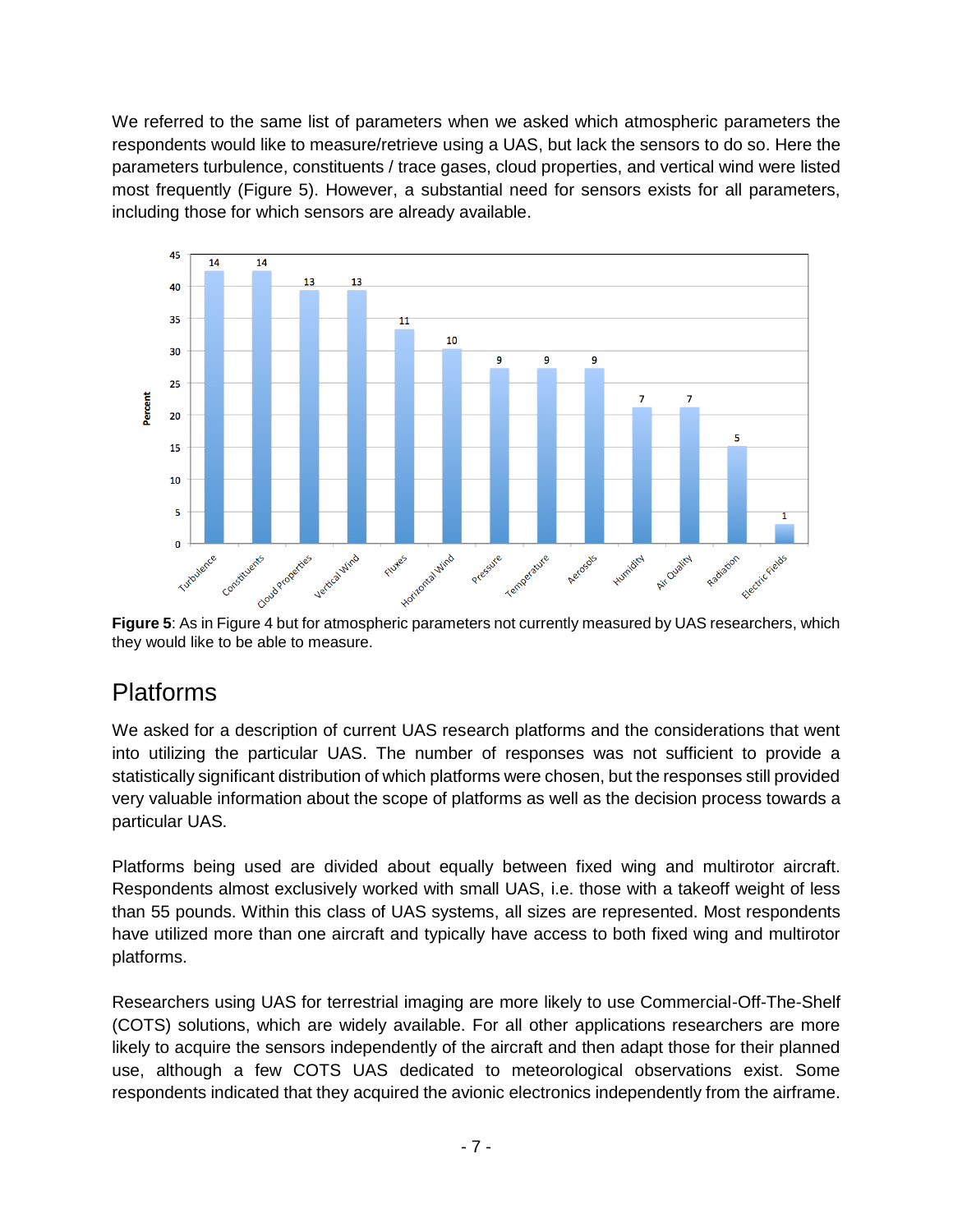Finally, some respondents indicated that they do not own or operate the UAS themselves, but collaborate with academic or private organizations with that capability.

[Figure 6](#page-7-0) shows a primary consideration for choosing a particular platform. Payload was the most frequently named consideration, closely followed by cost and size. The responses under category "other" were FAA requirements, endurance, ability to measure in storm environment, fulfill observation requirements, potential to work properly within a thunderstorm, in the mixed-phase region, fairly "simple" operational complexity, and flight duration.



<span id="page-7-0"></span>**Figure 6**: Percent of respondents who indicated a category as consideration for choosing the UAS with which they are performing research.

We gave respondents the opportunity to provide other considerations that went into the decision process so that we could gain a better understanding of the motivation to work with a particular UAS. This question did not offer pre-selected options and answers covered a large range of topics. Many responses stated multiple considerations highlighting the complexity of platform selection.

Operational requirements, such as the need for Vertical Take-Off and Landing (VTOL), the need for a runway, UAS recovery options, the ability to operate in a particular environment (e.g. polar regions) or the need for extended flight duration were most frequently listed. Initial cost and ease of use was listed as an important consideration as well. Some researchers, who expressed the need for low cost and ease of operation, expressed that their research plan might evolve to more expensive and complex systems, once sufficient experience with lower cost systems had been acquired. Other respondents highlighted the science question and the choice of sensors as the driver for the choice of platform. Finally, reliability and robustness of the platform as well as a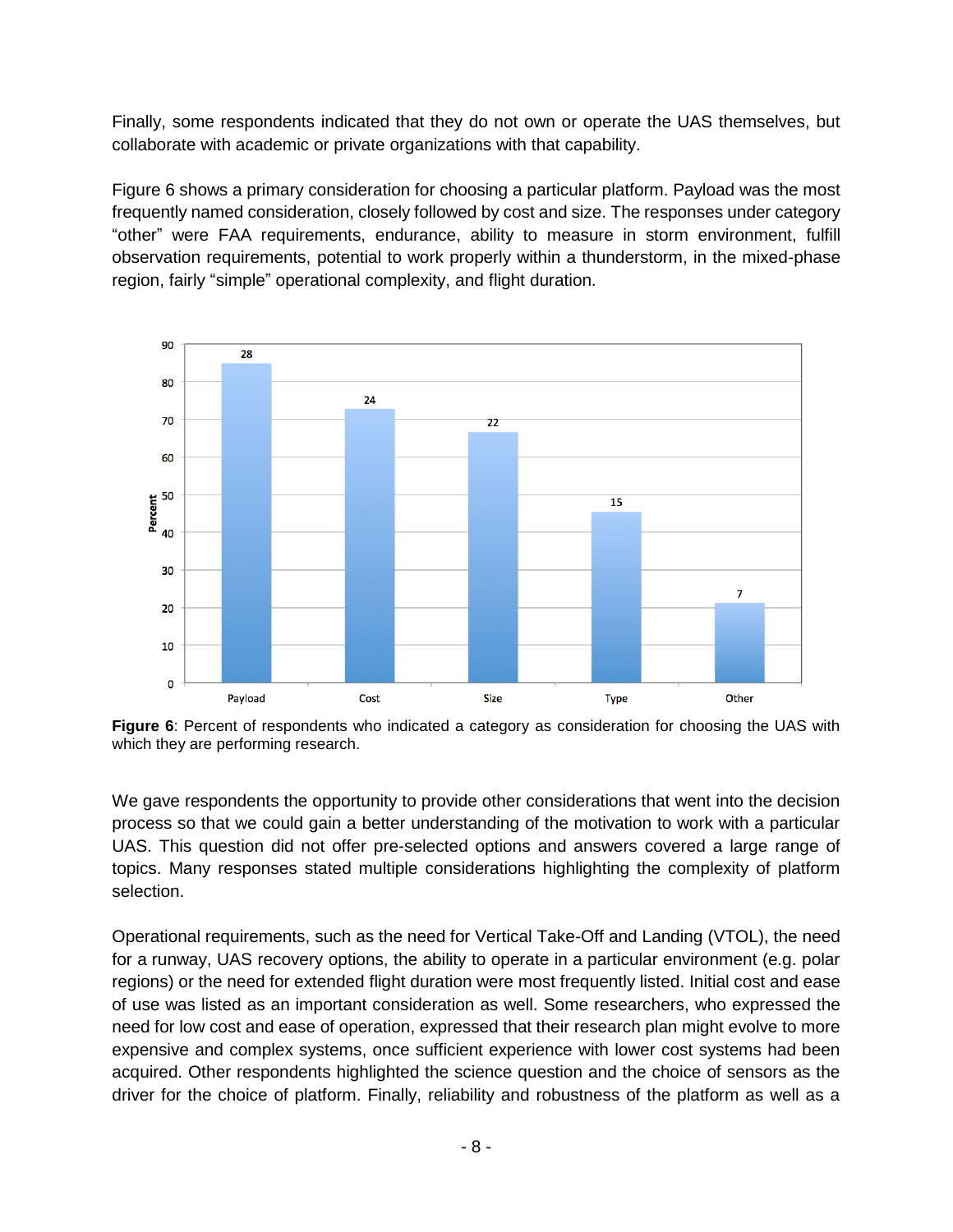proven track record were given as important considerations. The last category worth noting are legal considerations. One respondent pointed out the need to obtain a Certificate Of Authorization (COA) for the platform of choice and another respondent pointed out the need for open source hardware and software in order to avoid legal export control issues when working with foreign students.

To evaluate which platforms might be replaced by UAS we asked respondents about what other platforms, if any, were considered for the planned observations. Possible categories were tethered balloons, untethered balloons, kites, manned aircraft, towers, remote sensing, none, and other. [Figure 7](#page-8-0) shows the distribution of alternative platforms that were considered.



<span id="page-8-0"></span>**Figure 7**: Alternative platforms that were considered for observations.

The category "manned aircraft" was listed most frequently followed by remote sensing and tethered balloons. In the category "other" respondents named micro-meteorological ground stations, water vessels, and other UAS. Four respondents replied "none", which is the same number of responses as for the categories kites and one less than for the category untethered balloons.

Lastly, we asked what other methods are respondents currently use in their research that UAS might be able to replace or complement. The responses clearly indicated that UAS is seen as a new and complementary platform, which augments a number of existing observational techniques. The responses also indicated that UAS could possibly replace two other platforms for some research projects: manned aircraft observations, which were also the most frequent alternative platform considered for the observations, and balloon soundings, which on the other hand were not frequently listed as an alternative platform.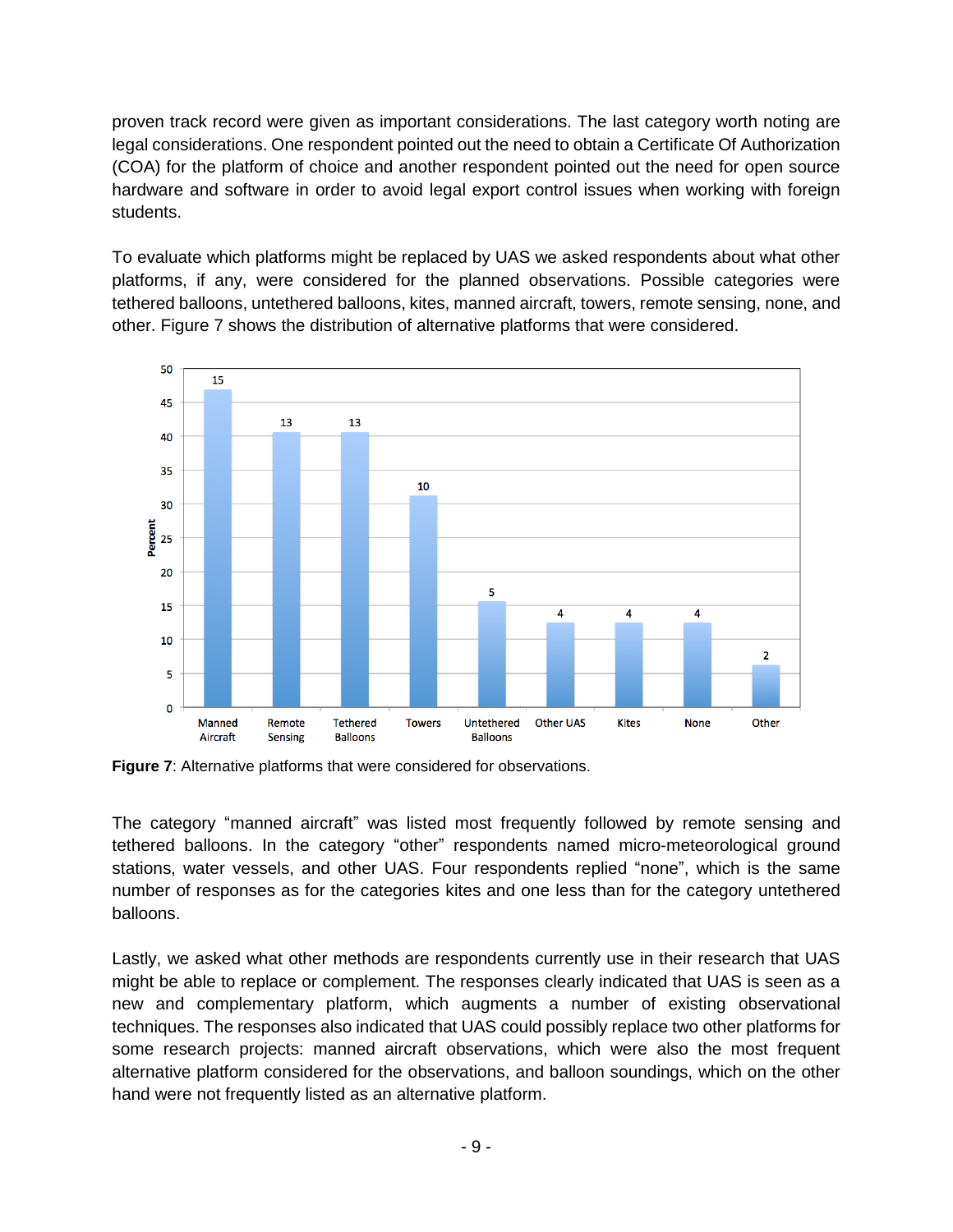#### **Measurements**

Measurements onboard UAS often require sensors, which are optimized for low weight and power consumption. Measurements, in particular for air movement, may also be impacted by the specific aerodynamic behavior of the UAS platform. Therefore, it is not obvious that UAS borne measurements have a data quality equivalent to that from manned aircraft or balloon borne measurements. We, therefore, asked how easy or difficult is it to interpret and use UAS data.

Most UAS researchers find that using and interpreting data from UAS is easy to very easy [\(Figure](#page-9-0)  [8\)](#page-9-0), with only four respondents calling that task difficult or very difficult. Respondents could also provide clear text comments about the difficulty to interpret and use UAS data. Basic measurements such as temperature, pressure, and moisture are seen to be fairly straightforward. However, kinematic measurements such as winds, turbulence and fluxes are seen as more difficult. Some UAS researchers are familiar with observations from other airborne platforms, in particular manned aircraft, and have experience working with this type of data. For these researchers working with data collected by UAS was not seen as fundamentally different. In some cases researchers found that effects from the UAS itself (e.g. downwash from rotors) negatively influence their measurements and makes data more difficult to interpret. The relative ease of deployment of UAS means that significantly more data can be collected, which means significantly more data may need to be analyzed and archived. This aspect is seen to increase the difficulty of working with UAS observations (i.e. "big data" problem).



<span id="page-9-0"></span>

As with any measurement, it is important to characterize the uncertainty of UAS observations. To better understand the expected data quality, we asked whether respondents, who are using UAS, characterized the uncertainties of their UAS measurements and how this was done. 62% of respondents replied that they did characterize the uncertainty of their measurements. The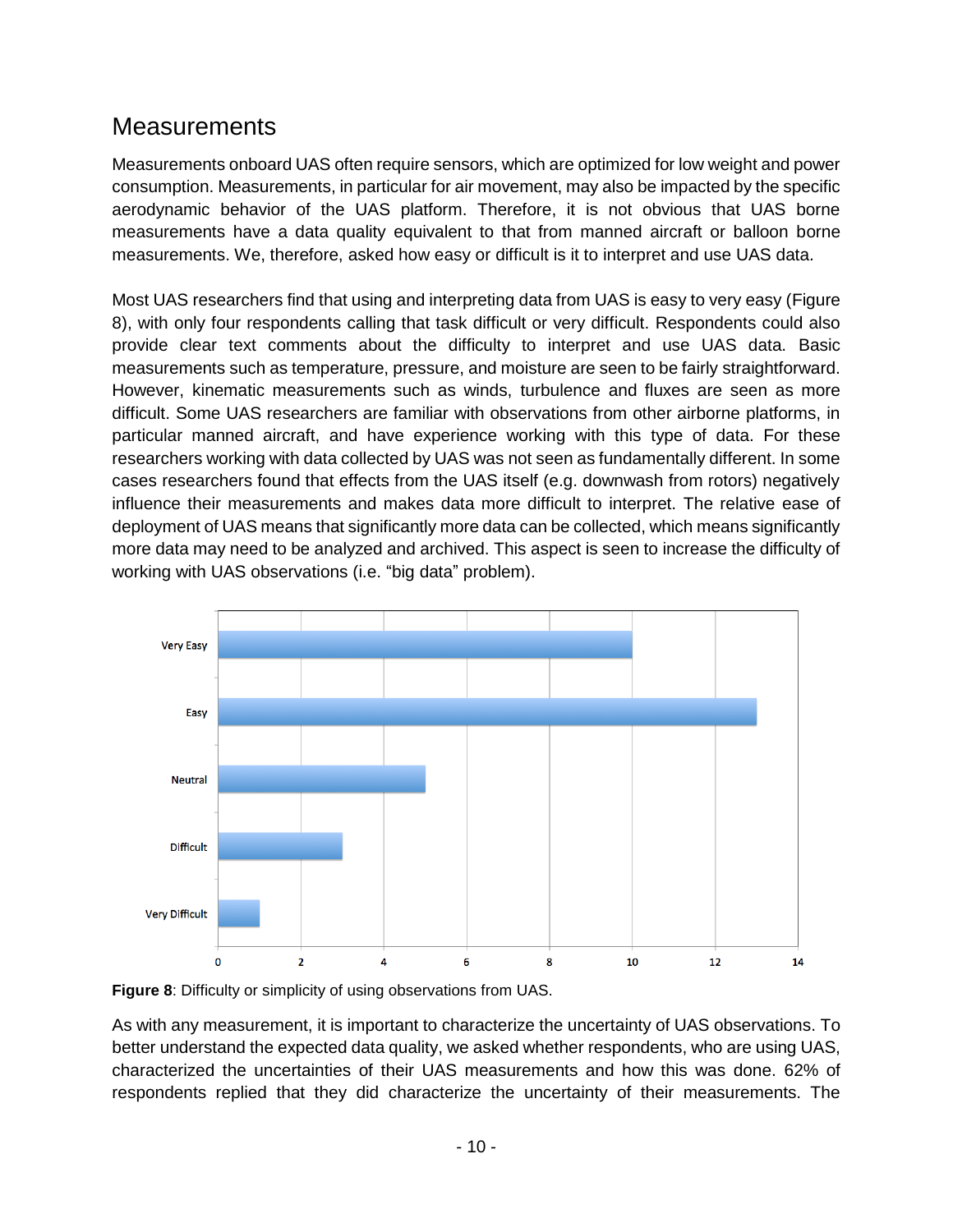comments about the methodology indicate that the extent of the characterization efforts depends strongly on the instrument and availability of other systems to measure the same parameter. It is important to note that these replies referred to different measurements without specifically listing those. Laboratory studies of sensor performance were listed most frequently followed by comparisons to ground based instruments and comparisons to tower measurements. Some respondents listed comparisons with remote sensing instruments separately from comparisons with ground based instruments. Comparisons with other aircraft (manned and unmanned) have been used as well as in-flight calibrations and statistical analysis under stable meteorological conditions. Others are just getting started on calibration efforts and the procedures have not yet been defined. We did not ask those not performing *calibrations* about the reasons for foregoing this exercise.

In addition to uncertainty characterization, validation of measurements is an important aspect for any emerging technology. In this context we asked whether respondents had validated their UAS data against established techniques or measurements. Seventy two percent of the respondents indicated that they did so. Most of these validations have been done against ground-based observations, which most likely includes remote sensing instruments, towers, radiosondes, but also other aircraft. Some respondents did not distinguish between calibration and validation and listed the same comments for both questions or entered "See above". We did not ask those not performing *validation* studies about their reasons for not doing so.

#### Respondents who are currently not using UAS

The level of interest in using UAS from respondents, who are currently not using UAS, is shown in [Figure 9.](#page-10-0) The high interest expressed by these respondents is consistent with their willingness to answer a UAS related survey. It is not necessarily an indication of the level of interest in the larger atmospheric science community as the survey recipients with no interest in UAS-based research were less likely to respond.



<span id="page-10-0"></span>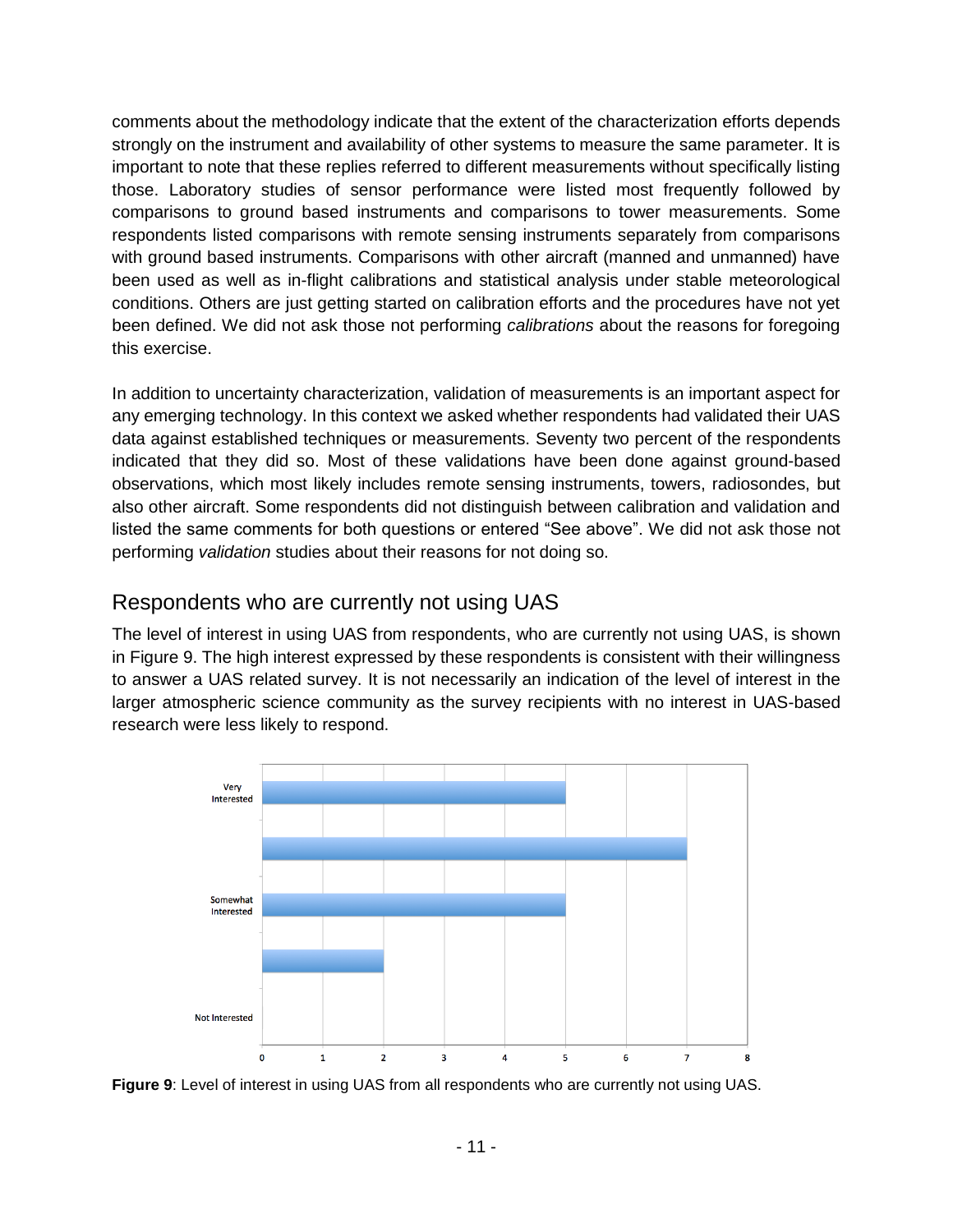We asked respondents to indicate the greatest benefits they feel UAS could have for their research and the support categories they could most benefit from. The responses indicate an expectation to be able to reach areas that are difficult to sample either due to their remoteness or due to the difficult access by manned aircraft (proximity to severe storms or low altitudes). Many also indicate that better vertical and/or horizontal coverage than other techniques is expected. Only one respondent indicated an expectation for low cost and easy use of UAS.

We also asked respondents, who are not currently using UAS, what support categories they would most benefit from. The responses are categorized in [Figure 10.](#page-11-0)



<span id="page-11-0"></span>**Figure 10**: Support categories for which respondents, who are not using UAS, feel they would benefit from if they were to begin using UAS.

Most respondents thought that having access to community UAS platforms would be beneficial, followed closely by instrument development, help with regulations, and instrument calibration. Nine categories were selected by more than a third of respondents, showing that a wide range of support would be appreciated by new users.

### Potential benefit of EOL activities

EOL's main mission is to serve the larger science community, in particular the NSF funded university research community, by providing access to facilities, which may be outside the capabilities of individual researchers. To gauge how any newly developed EOL program regarding UAS may be accepted, we asked what EOL's relationship would be to the respondent's research if EOL developed any of the following programs: Operate UAS platforms, develop instruments for UAS, provide calibration facilities for UAS instruments, provide site for validation of UAS observations, or provide data services. Respondents could select between the options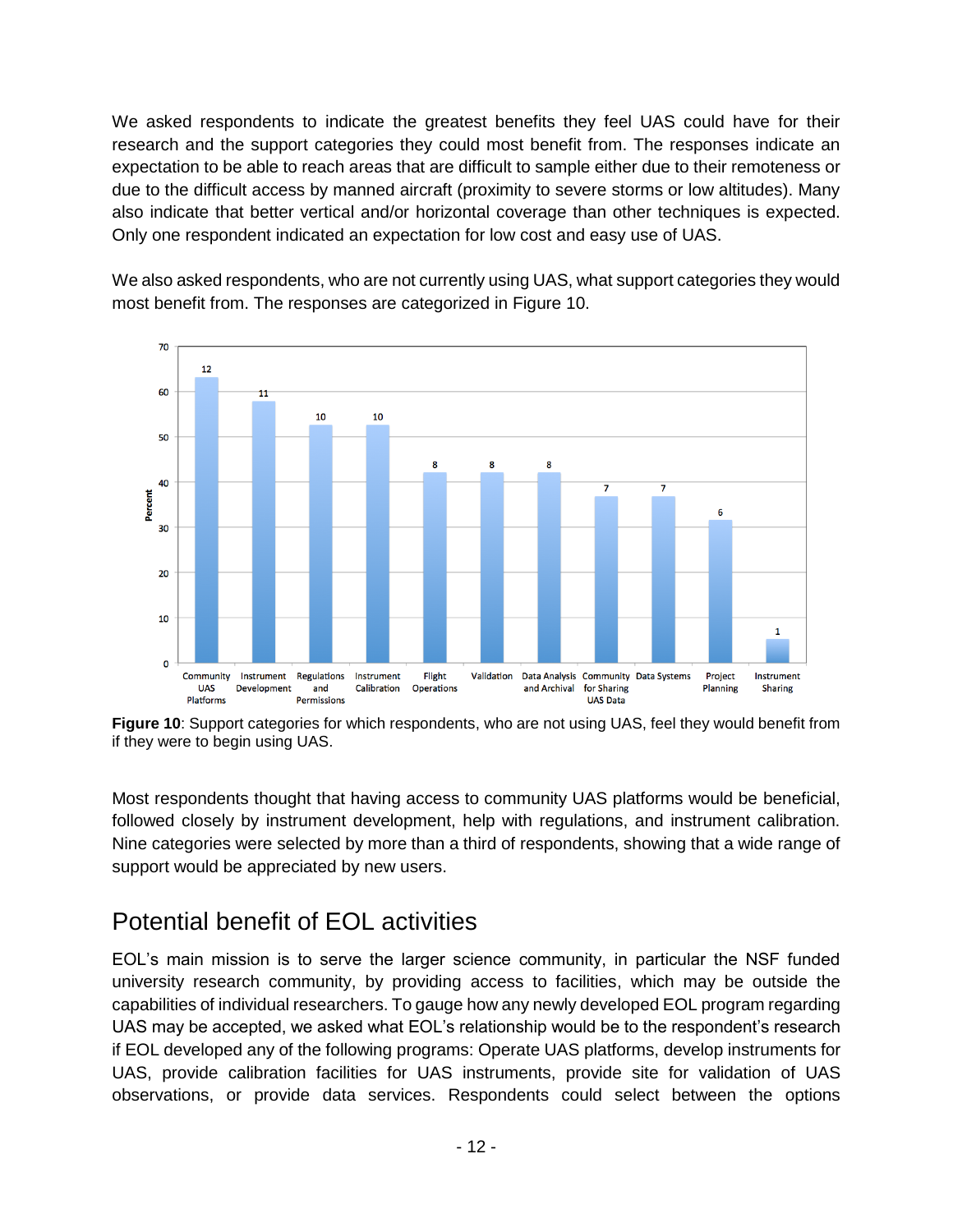complementary, competing, and neither. EOL's role in these potential programs was seen as complementary by between 58% and 75% of the respondents. Between 17% and 31% of the responses were indifferent and less than 12% of the responses viewed EOLs role as competing [\(Figure 11\)](#page-12-0).



<span id="page-12-0"></span>**Figure 11**: Percent of respondents who view various services that EOL could provide as complementary, competing, or neither complementary nor competing to their research. The numbers in the bars represent the absolute number of responses for each category.

The last question we posed to respondents in this section was to list what EOL could provide that would best augment or support the respondent's UAS research. This question did not offer predefined answers and allowed respondents to provide free text comments. This question was presented to both current users and non-users of UAS, which here are not further distinguished. The responses were grouped into seven different categories (see [Figure 12\)](#page-13-0). The most frequent comment on potential EOL support programs for UAS expressed a need for EOL to provide a community UAS platform, which could be requested similar to other EOL deployment pool instrumentation. However, no clear picture emerged about which UAS platform would be best suited for this function. Suggestions included, but were not limited to, large UAS (> 55 lb.), a fleet of vertical takeoff and landing (VTOL), UAS capable of carrying a 10 kg payload, or simply a community platform with standardized instrumentation.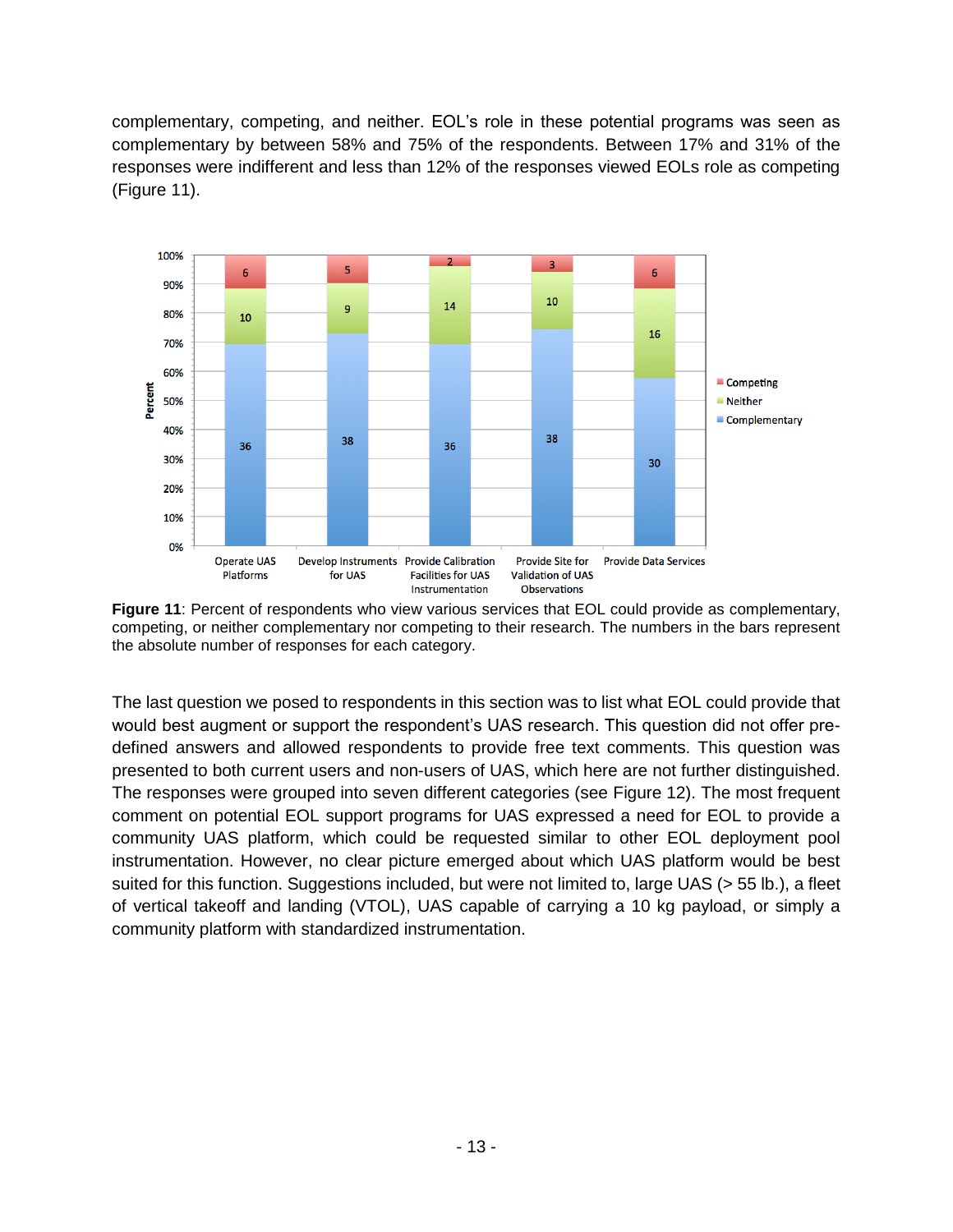

<span id="page-13-0"></span>**Figure 12**: Results from what EOL could provide that would best augment or support the respondents UAS research.

Other potential UAS related programs, which were seen as of high value, are a facility for calibration and/or validation of measurements; project management support, in particular for larger programs involving multiple UAS; support in the development of instruments; and regulatory support. Data services and software support were also mentioned.

## **Discussion**

We asked respondents to think of specific UAS aspects in the context of both their current UAS activities and what they know about the efforts of the larger UAS research community, and asked them to rate how well developed they feel the respective aspect is. The aspects were UAS flight operations, instrument development, instrument validation, instrument calibration, UAS data systems, UAS data analysis, and UAS rules and regulations [\(Figure 13\)](#page-14-0). Most of these aspects showed a nearly symmetric distribution around somewhat developed. "Instrument validation" and "UAS Rules and Regulations" had a most common response of "less developed". That instrument validation was rated as less developed is consistent with the previous result that uncertainty characterization and sensor performance may still be improved on average.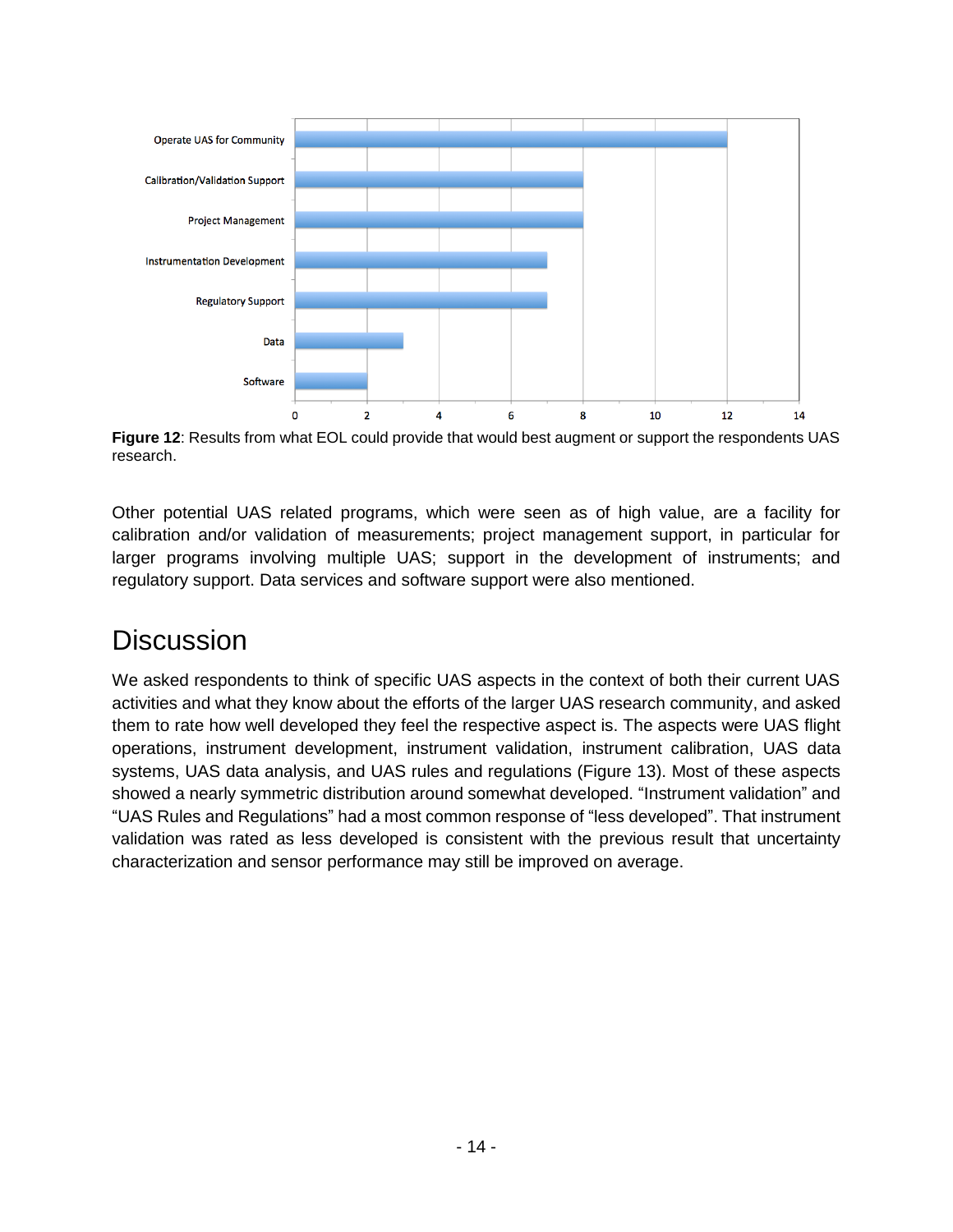

<span id="page-14-0"></span>**Figure 13**: Subjective level of maturity for different UAS aspects. Color-coding of the bars from left: Blue: not at all developed; Red: less developed; Orange: somewhat developed; Green: more developed; Purple: extremely well developed.

The responses for the aspect "UAS rules and regulations" showed a split distribution with most responses indicating less developed and a second peak indicating more developed. This indicates that the user community may be split between users who have established relations with the Federal Aviation Administration (FAA) and for whom understanding and complying with regulations may not be a significant burden, and users for whom understanding and complying with regulations may still create a significant burden in the research effort. A follow up question allowed respondents explicitly describing the reasons for choosing why an aspect was not at all developed. Four out of six responses explicitly described the difficulties working with the FAA under current rules, and one of these four respondent commented on the fact that there are some groups that have well established connections with the FAA, while the respondent did not.

To gauge to what extent this new platform may meet expectations, we asked respondents what has been the biggest success in using UAS for research. Although the responses spread over many areas, the largest number of researchers list new observational results, which may not have been possible with other techniques, as their biggest success. Some observations were taken in very remote regions (polar) or in hazardous regions (near thunderstorms). A sizeable number of publications indicates some level of maturity for these observational programs. New sensor development as well as expanding the regulatory capabilities was another area considered a success, which will expand the capabilities of UAS in atmospheric research.

The survey also asked what has been the biggest challenge in using UAS. Here, air traffic regulations and working with the FAA emerged as the most significant challenge in UAS based observations. Related to this, the availability of trained and certified UAS pilots is seen as challenge, in particular for intensive field campaigns, requiring a lot of staff.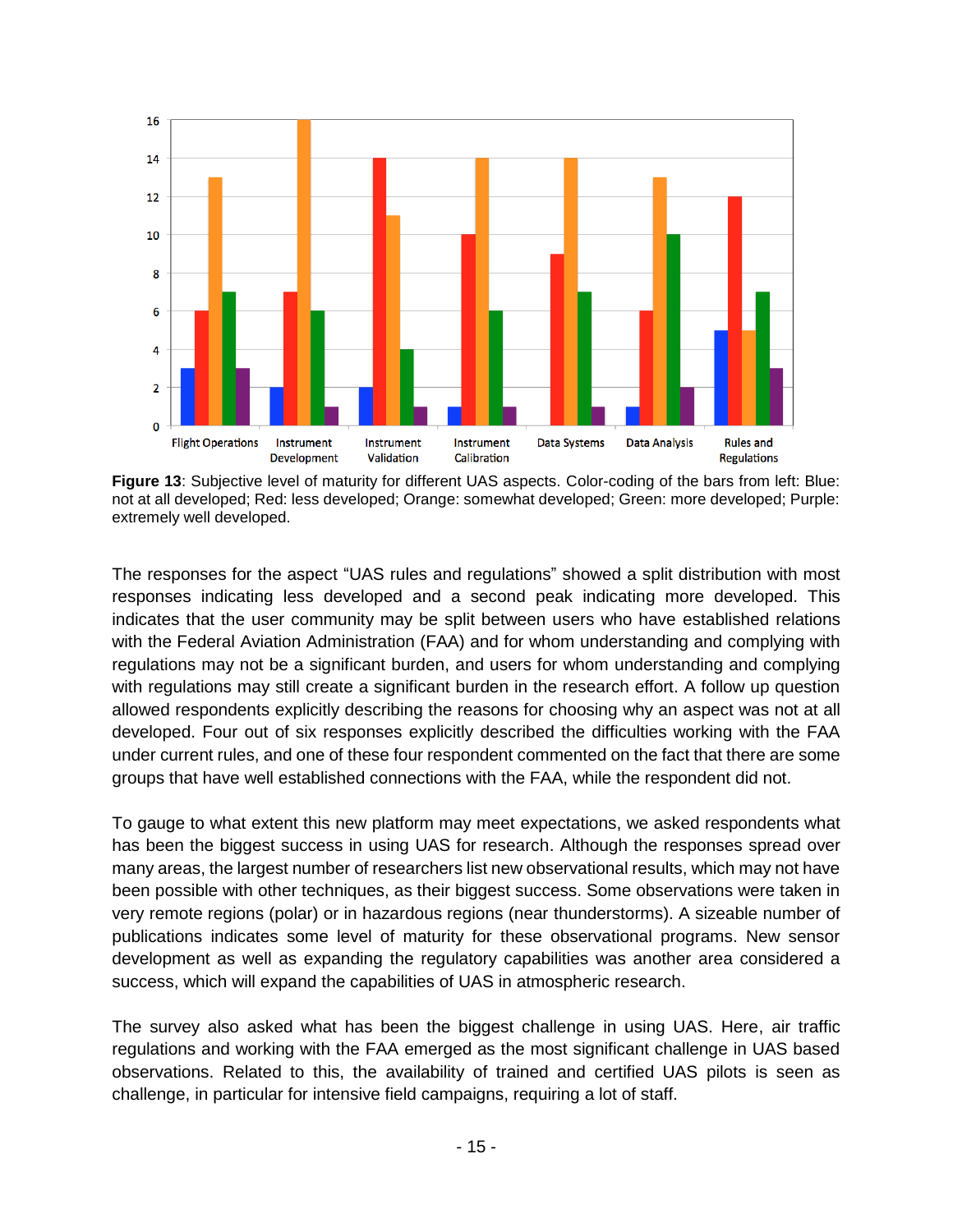Measurements of winds and turbulence were also indicated as significant challenge for current UAS. This is consistent with the answers to our question which atmospheric parameters the respondents would like to measure/retrieve using a UAS, but lack the sensors. Wind measurements from UAS are considered very important measurements and frequently measured, but at the same time, these measurements are seen as somewhat uncertain with current sensor technology.

Basic atmospheric state measurements of pressure, temperature and humidity were listed as the most frequently measured parameters, but also listed as parameters respondents would like to measure/retrieve using a UAS, but lack the sensors. This indicates that even for these basic parameters there is a need for better sensors in some applications, which is currently not being met, despite a wide availability of sensors.

The need for uncertainty characterization and validation is well recognized, but the large variety of approaches and a tendency not to distinguish between the two indicates that there is still a significant need to characterize the quality of observations.

Measurements of cloud properties also appear to be important to respondents. However, these measurements are difficult to obtain because UAS are largely required to stay within line of sight, which implies outside of clouds. Furthermore, there is a significant risk of icing for flights into supercooled and mixed-phase clouds. There is interest in the development of technology for UAS to fly in these conditions, and working with regulatory agencies to collect these types of measurements would be welcome by the community.

Even though not with high priority, data and software services were seen as potential support to respondent's UAS research. Since UAS may provide a multitude of different measurements, the amount and structure of data may be quite complex. Some level of standardization of software, processing, and data flow may be beneficial to the UAS community. Some researchers mentioned a potential "big data" problem in this context without specifying further.

The replies to the question about UAS applications outside the respondent's specific area is consistent with UAS being a relatively new tool in atmospheric science, which has not yet been fully utilized. In particular, UAS operations using more than one platform in a coordinated flight plan appear to be a promising approach, which has been rarely implemented so far.

The fact that roughly half to three quarters of respondents viewed potential EOL programs in UAS research as complementary and only a small fraction of the respondents saw potential EOL programs as competing indicates that there is a significant need for support of the larger UAS community by NCAR EOL and that this support would be welcome.

Access to community UAS platforms, instrument development and calibration, project coordination and aid with regulations are categories where respondents felt they could use the most help if they were to use UAS for their research. However, there is no clear picture, which